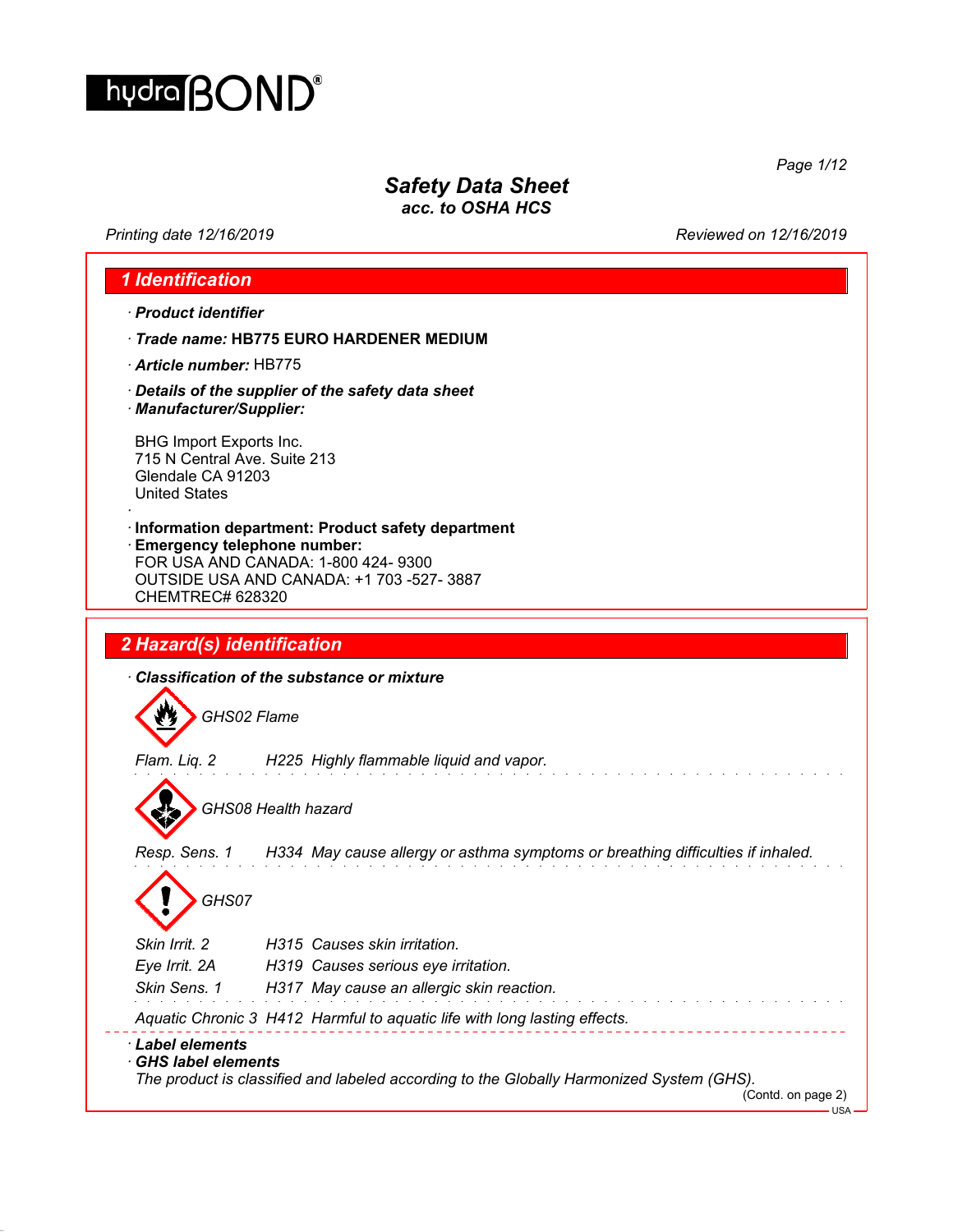USA

# *Safety Data Sheet acc. to OSHA HCS*

*Printing date 12/16/2019 Reviewed on 12/16/2019*

#### *Trade name:* **HB775 EURO HARDENER MEDIUM**

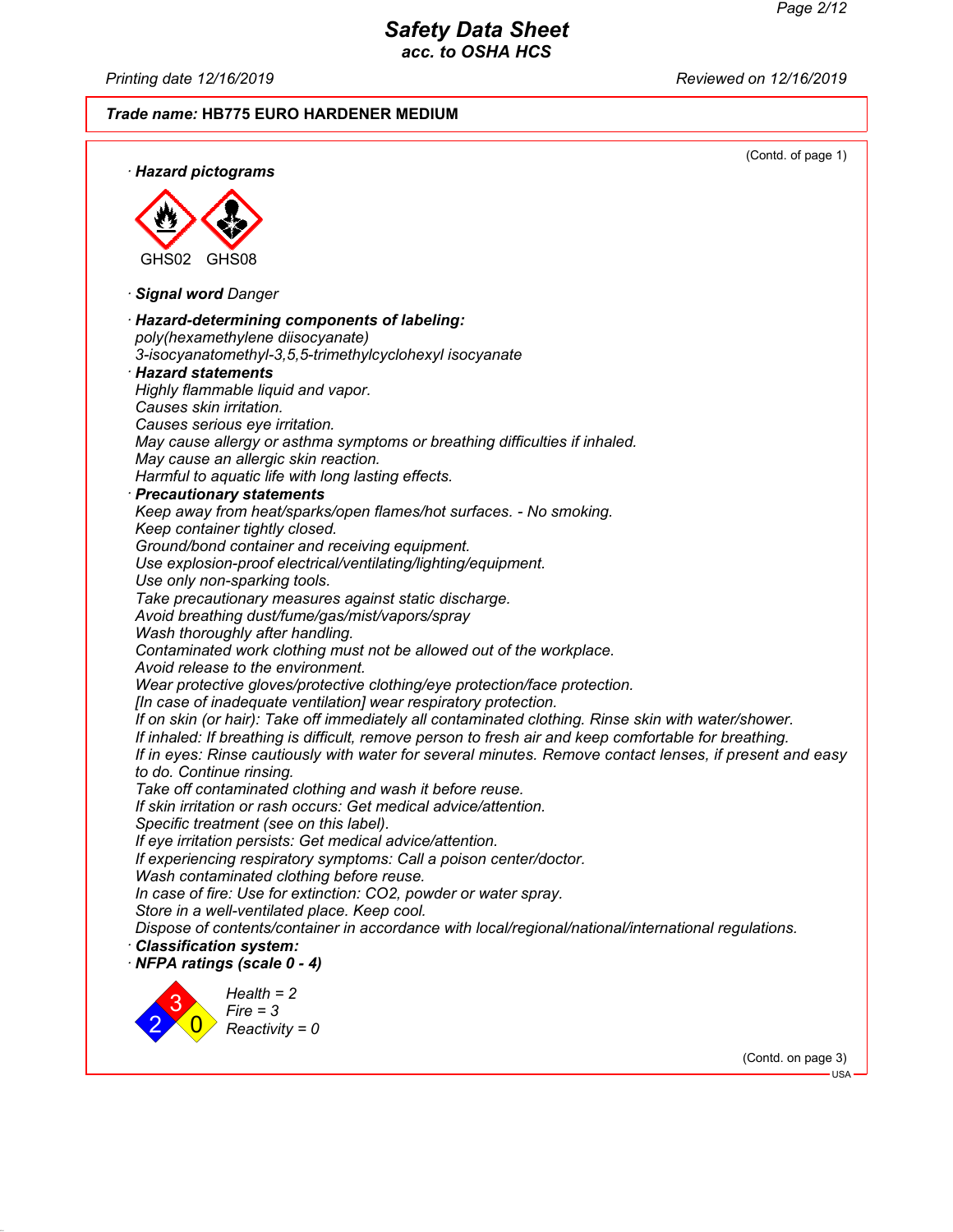*Printing date 12/16/2019 Reviewed on 12/16/2019*

#### *Trade name:* **HB775 EURO HARDENER MEDIUM**

(Contd. of page 2)

*· HMIS-ratings (scale 0 - 4)*



\*2 *Health = \*2* 3 *Fire = 3*

*· Other hazards*

*· Results of PBT and vPvB assessment*

- *· PBT: Not applicable.*
- *· vPvB: Not applicable.*

### *3 Composition/information on ingredients*

*· Chemical characterization: Mixtures*

*· Description: Mixture of the substances listed below with nonhazardous additions.*

| Dangerous components: |                                                                   |              |
|-----------------------|-------------------------------------------------------------------|--------------|
|                       | 28182-81-2 poly(hexamethylene diisocyanate)                       | 25-50%       |
|                       | 98-56-6 4-chloro-alpha, alpha, alpha-trifluorotoluene             | 25-50%       |
|                       | 4098-71-9 3-isocyanatomethyl-3,5,5-trimethylcyclohexyl isocyanate | $2.5 - 10\%$ |
|                       | 79-20-9 methyl acetate                                            | $2.5 - 10\%$ |
|                       | 123-86-4 n-butyl acetate                                          | $2.5 - 10\%$ |
|                       | 110-43-0 heptan-2-one                                             | ≤2.5%        |
|                       | 108-65-6 2-methoxy-1-methylethyl acetate                          | ≤2.5%        |

### *4 First-aid measures*

*· Description of first aid measures*

*· General information: Immediately remove any clothing soiled by the product.*

*· After inhalation:*

*Supply fresh air and to be sure call for a doctor.*

*In case of unconsciousness place patient stably in side position for transportation.*

- *· After skin contact: Immediately wash with water and soap and rinse thoroughly.*
- *· After eye contact:*
- *Rinse opened eye for several minutes under running water. If symptoms persist, consult a doctor.*
- *· After swallowing: If symptoms persist consult doctor.*
- *· Information for doctor:*
- *· Most important symptoms and effects, both acute and delayed*
- *No further relevant information available.*
- *· Indication of any immediate medical attention and special treatment needed No further relevant information available.*

### *5 Fire-fighting measures*

- *· Extinguishing media*
- *· Suitable extinguishing agents:*

*CO2, extinguishing powder or water spray. Fight larger fires with water spray or alcohol resistant foam. · For safety reasons unsuitable extinguishing agents: Water with full jet*

*· Special hazards arising from the substance or mixture No further relevant information available.*

(Contd. on page 4)

USA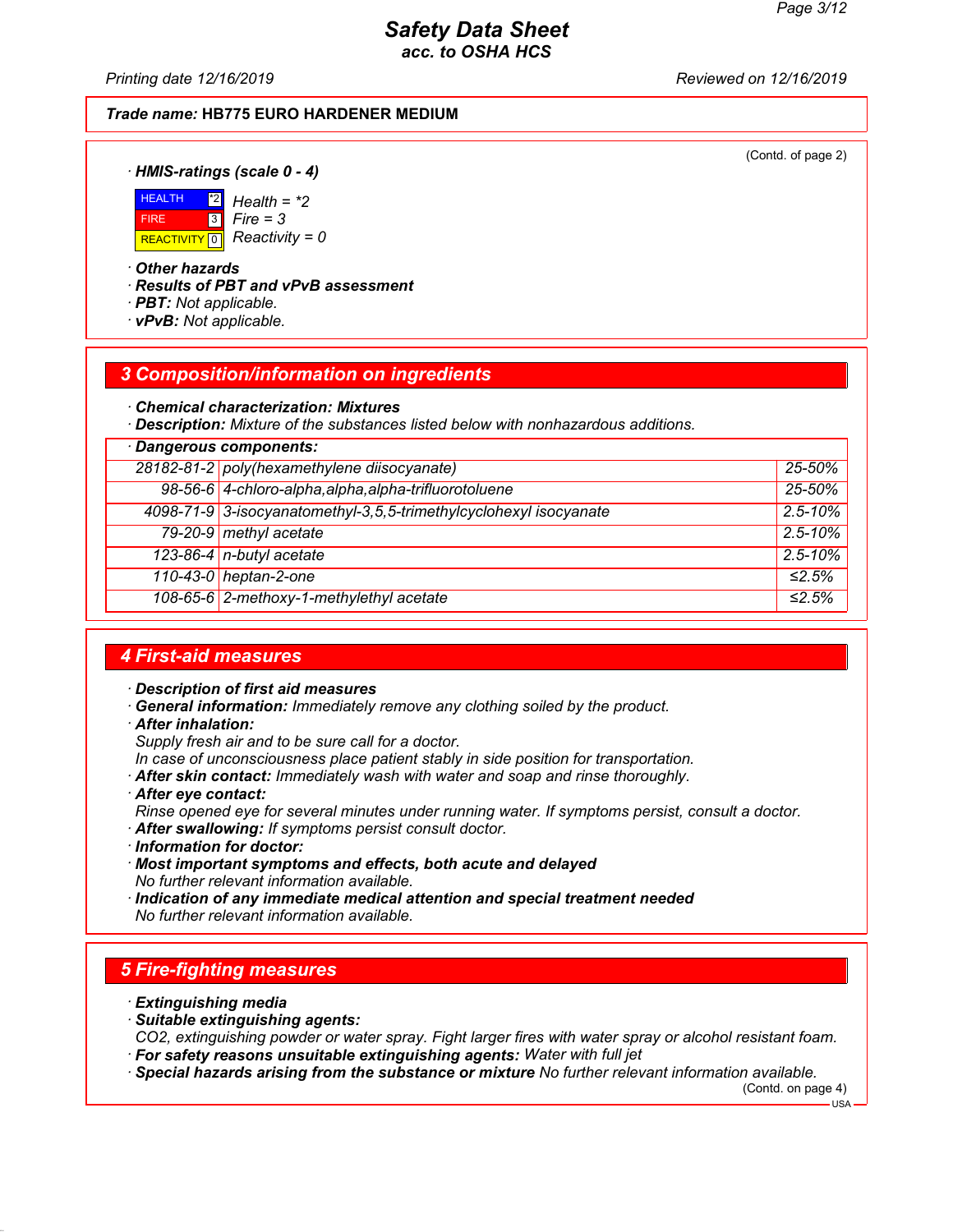(Contd. of page 3)

### *Safety Data Sheet acc. to OSHA HCS*

*Printing date 12/16/2019 Reviewed on 12/16/2019*

### *Trade name:* **HB775 EURO HARDENER MEDIUM**

*· Advice for firefighters*

*· Protective equipment: No special measures required.*

### *6 Accidental release measures*

*· Personal precautions, protective equipment and emergency procedures Wear protective equipment. Keep unprotected persons away. · Environmental precautions: Do not allow product to reach sewage system or any water course.*

*Inform respective authorities in case of seepage into water course or sewage system. Do not allow to enter sewers/ surface or ground water.*

*· Methods and material for containment and cleaning up: Absorb with liquid-binding material (sand, diatomite, acid binders, universal binders, sawdust). Dispose contaminated material as waste according to item 13. Ensure adequate ventilation.*

*· Reference to other sections See Section 7 for information on safe handling.*

*See Section 8 for information on personal protection equipment.*

*See Section 13 for disposal information.*

### *· Protective Action Criteria for Chemicals*

| $·$ PAC-1: |                                                                   |                         |
|------------|-------------------------------------------------------------------|-------------------------|
|            | 28182-81-2 poly (hexamethylene diisocyanate)                      | $7.8$ mg/m <sup>3</sup> |
|            | 4098-71-9 3-isocyanatomethyl-3,5,5-trimethylcyclohexyl isocyanate | $0.02$ ppm              |
|            | 79-20-9 methyl acetate                                            | $250$ ppm               |
|            | 123-86-4 n-butyl acetate                                          | 5 ppm                   |
|            | 110-43-0 heptan-2-one                                             | $\overline{150}$ ppm    |
|            | 108-65-6 2-methoxy-1-methylethyl acetate                          | 50 ppm                  |
| $PAC-2$ :  |                                                                   |                         |
|            | 28182-81-2 poly(hexamethylene diisocyanate)                       | 86 mg/ $m3$             |
|            | 4098-71-9 3-isocyanatomethyl-3,5,5-trimethylcyclohexyl isocyanate | $0.14$ ppm              |
|            | 79-20-9 methyl acetate                                            | 1,700 ppm               |
|            | 123-86-4 $n$ -butyl acetate                                       | 200 ppm                 |
|            | 110-43-0 heptan-2-one                                             | 670 ppm                 |
|            | 108-65-6 2-methoxy-1-methylethyl acetate                          | 1,000 ppm               |
| $·$ PAC-3: |                                                                   |                         |
|            | 28182-81-2 poly(hexamethylene diisocyanate)                       | $510$ mg/m <sup>3</sup> |
|            | 4098-71-9 3-isocyanatomethyl-3,5,5-trimethylcyclohexyl isocyanate | $0.6$ ppm               |
|            | 79-20-9 methyl acetate                                            | 10000* ppm              |
|            | 123-86-4 $n$ -butyl acetate                                       | $3000*$ ppm             |
|            | 110-43-0 heptan-2-one                                             | 4000* ppm               |
|            | 108-65-6 2-methoxy-1-methylethyl acetate                          | $5000*$ ppm             |

# *7 Handling and storage*

*· Handling:*

*· Precautions for safe handling*

*Ensure good ventilation/exhaustion at the workplace.*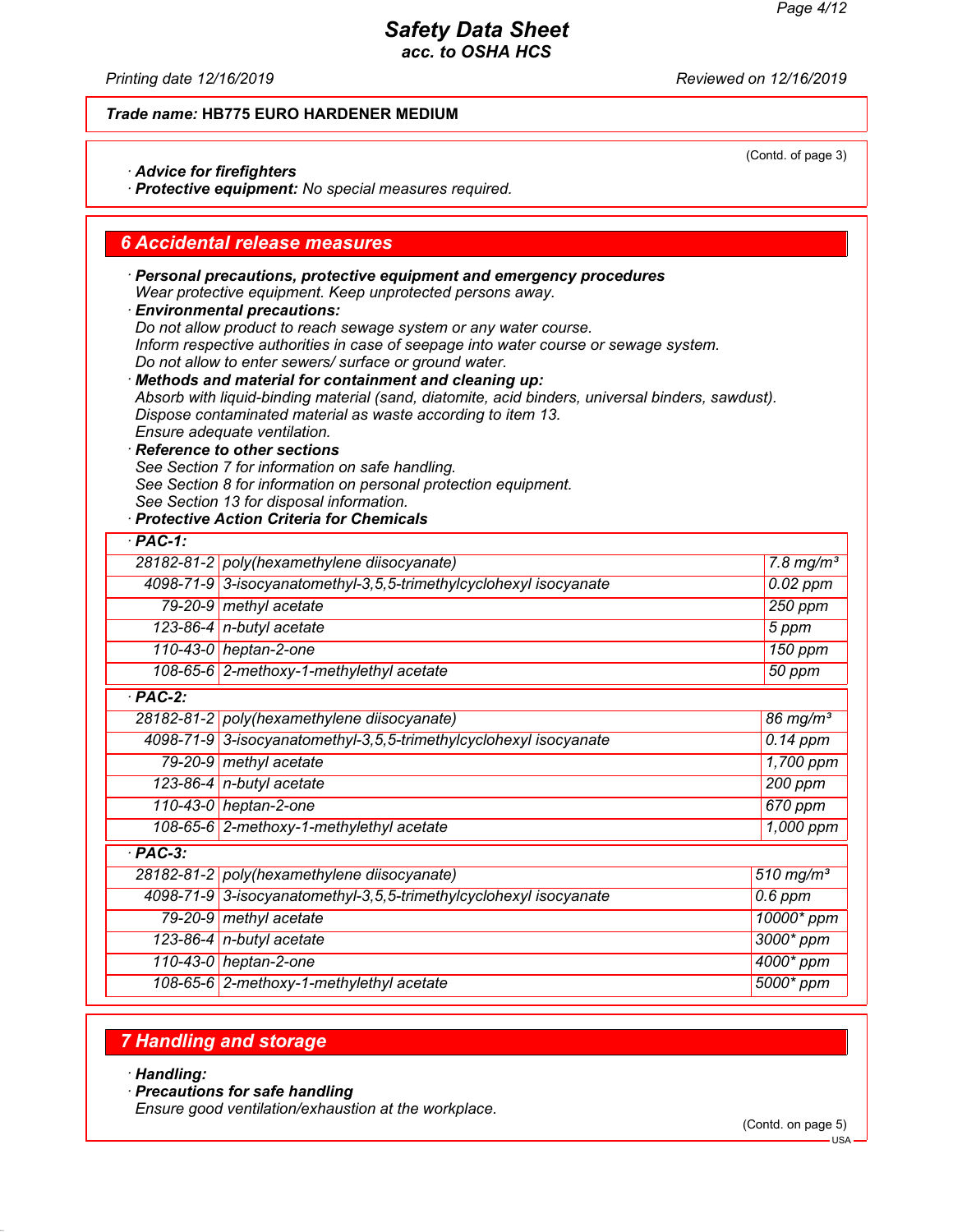(Contd. of page 4)

# *Safety Data Sheet acc. to OSHA HCS*

*Printing date 12/16/2019 Reviewed on 12/16/2019*

### *Trade name:* **HB775 EURO HARDENER MEDIUM**

*Prevent formation of aerosols.*

- *· Information about protection against explosions and fires: Keep ignition sources away - Do not smoke. Protect against electrostatic charges.*
- *· Conditions for safe storage, including any incompatibilities*

*· Storage:*

- *· Requirements to be met by storerooms and receptacles: Store in a cool location.*
- *· Information about storage in one common storage facility: Not required.*
- *· Further information about storage conditions: Keep receptacle tightly sealed. Store in cool, dry conditions in well sealed receptacles.*

*· Specific end use(s) No further relevant information available.*

#### *8 Exposure controls/personal protection*

*· Additional information about design of technical systems: No further data; see item 7.*

- *· Control parameters*
- *· Components with limit values that require monitoring at the workplace:*

*The following constituents are the only constituents of the product which have a PEL, TLV or other recommended exposure limit.*

*At this time, the other constituents have no known exposure limits.*

|            | 4098-71-9 3-isocyanatomethyl-3,5,5-trimethylcyclohexyl isocyanate                                                     |
|------------|-----------------------------------------------------------------------------------------------------------------------|
| <b>REL</b> | Short-term value: 0.18 mg/m <sup>3</sup> , 0.02 ppm<br>Long-term value: $0.045$ mg/m <sup>3</sup> , 0.005 ppm<br>Skin |
| <b>TLV</b> | Long-term value: $0.045$ mg/m <sup>3</sup> , 0.005 ppm                                                                |
|            | 79-20-9 methyl acetate                                                                                                |
| <b>PEL</b> | Long-term value: 610 mg/m <sup>3</sup> , 200 ppm                                                                      |
| <b>REL</b> | Short-term value: 760 mg/m <sup>3</sup> , 250 ppm<br>Long-term value: 610 mg/m <sup>3</sup> , 200 ppm                 |
| TLV        | Short-term value: 757 mg/m <sup>3</sup> , 250 ppm<br>Long-term value: 606 mg/m <sup>3</sup> , 200 ppm                 |
|            | 123-86-4 n-butyl acetate                                                                                              |
| <b>PEL</b> | Long-term value: 710 mg/m <sup>3</sup> , 150 ppm                                                                      |
| <b>REL</b> | Short-term value: 950 mg/m <sup>3</sup> , 200 ppm<br>Long-term value: 710 mg/m <sup>3</sup> , 150 ppm                 |
| TLV.       | Short-term value: 712 mg/m <sup>3</sup> , 150 ppm<br>Long-term value: 238 mg/m <sup>3</sup> , 50 ppm                  |
|            | 110-43-0 heptan-2-one                                                                                                 |
| <b>PEL</b> | Long-term value: 465 mg/m <sup>3</sup> , 100 ppm                                                                      |
| <b>REL</b> | Long-term value: 465 mg/m <sup>3</sup> , 100 ppm                                                                      |
| <b>TLV</b> | Long-term value: 233 mg/m <sup>3</sup> , 50 ppm                                                                       |
|            | 108-65-6 2-methoxy-1-methylethyl acetate                                                                              |
|            | WEEL Long-term value: 50 ppm                                                                                          |
|            | Additional information: The lists that were valid during the creation were used as basis.                             |
|            | (Contd. on page 6)                                                                                                    |

USA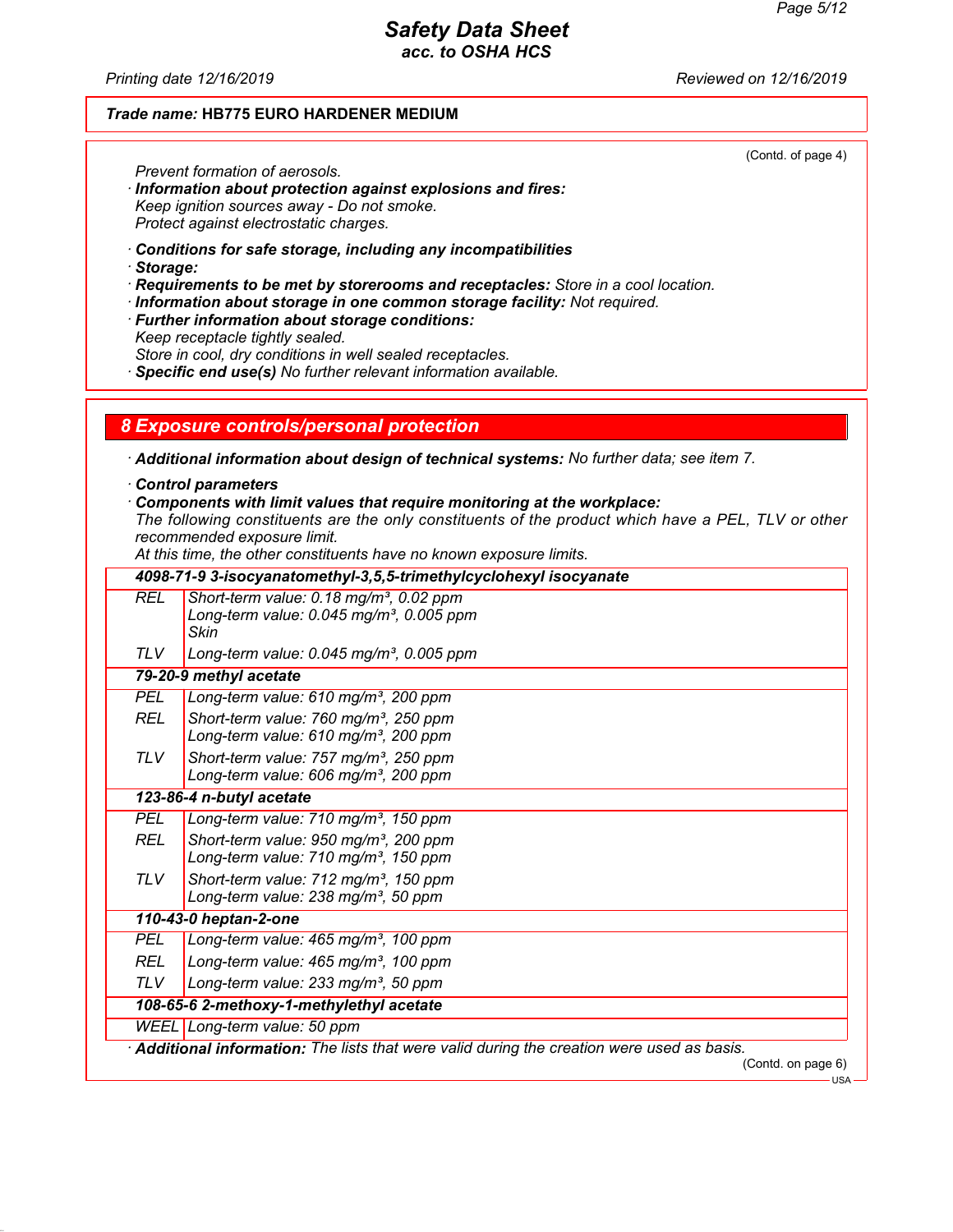*Printing date 12/16/2019 Reviewed on 12/16/2019*

#### *Trade name:* **HB775 EURO HARDENER MEDIUM**

(Contd. of page 5)

- *· Exposure controls*
- *· Personal protective equipment:*
- *· General protective and hygienic measures: Keep away from foodstuffs, beverages and feed. Immediately remove all soiled and contaminated clothing. Wash hands before breaks and at the end of work. Avoid contact with the eyes and skin.*
- *· Breathing equipment:*

*In case of brief exposure or low pollution use respiratory filter device. In case of intensive or longer exposure use respiratory protective device that is independent of circulating air. Use suitable respiratory protective device in case of insufficient ventilation.*

*· Protection of hands:*



*Protective gloves*

*The glove material has to be impermeable and resistant to the product/ the substance/ the preparation. Due to missing tests no recommendation to the glove material can be given for the product/ the preparation/ the chemical mixture.*

*Selection of the glove material on consideration of the penetration times, rates of diffusion and the degradation*

*· Material of gloves*

*The selection of the suitable gloves does not only depend on the material, but also on further marks of quality and varies from manufacturer to manufacturer. As the product is a preparation of several substances, the resistance of the glove material can not be calculated in advance and has therefore to be checked prior to the application.*

*· Penetration time of glove material*

*The exact break through time has to be found out by the manufacturer of the protective gloves and has to be observed.*

*· Eye protection:*



*Tightly sealed goggles*

| 9 Physical and chemical properties                    |                                             |                    |
|-------------------------------------------------------|---------------------------------------------|--------------------|
| Information on basic physical and chemical properties |                                             |                    |
| <b>General Information</b>                            |                                             |                    |
| Appearance:                                           |                                             |                    |
| Form:                                                 | Liquid                                      |                    |
| Color:                                                | Clear                                       |                    |
| ∙ Odor:                                               | Characteristic                              |                    |
| Odor threshold:                                       | Not determined.                             |                    |
| · pH-value:                                           | Not determined (pH N/A in solvent coatings) |                    |
| Change in condition                                   |                                             |                    |
| <b>Melting point/Melting range:</b>                   | Undetermined.                               |                    |
| <b>Boiling point/Boiling range:</b>                   | 57 °C (134.6 °F)                            |                    |
| · Flash point:                                        | -10 °C (-50 °F)                             |                    |
|                                                       |                                             | (Contd. on page 7) |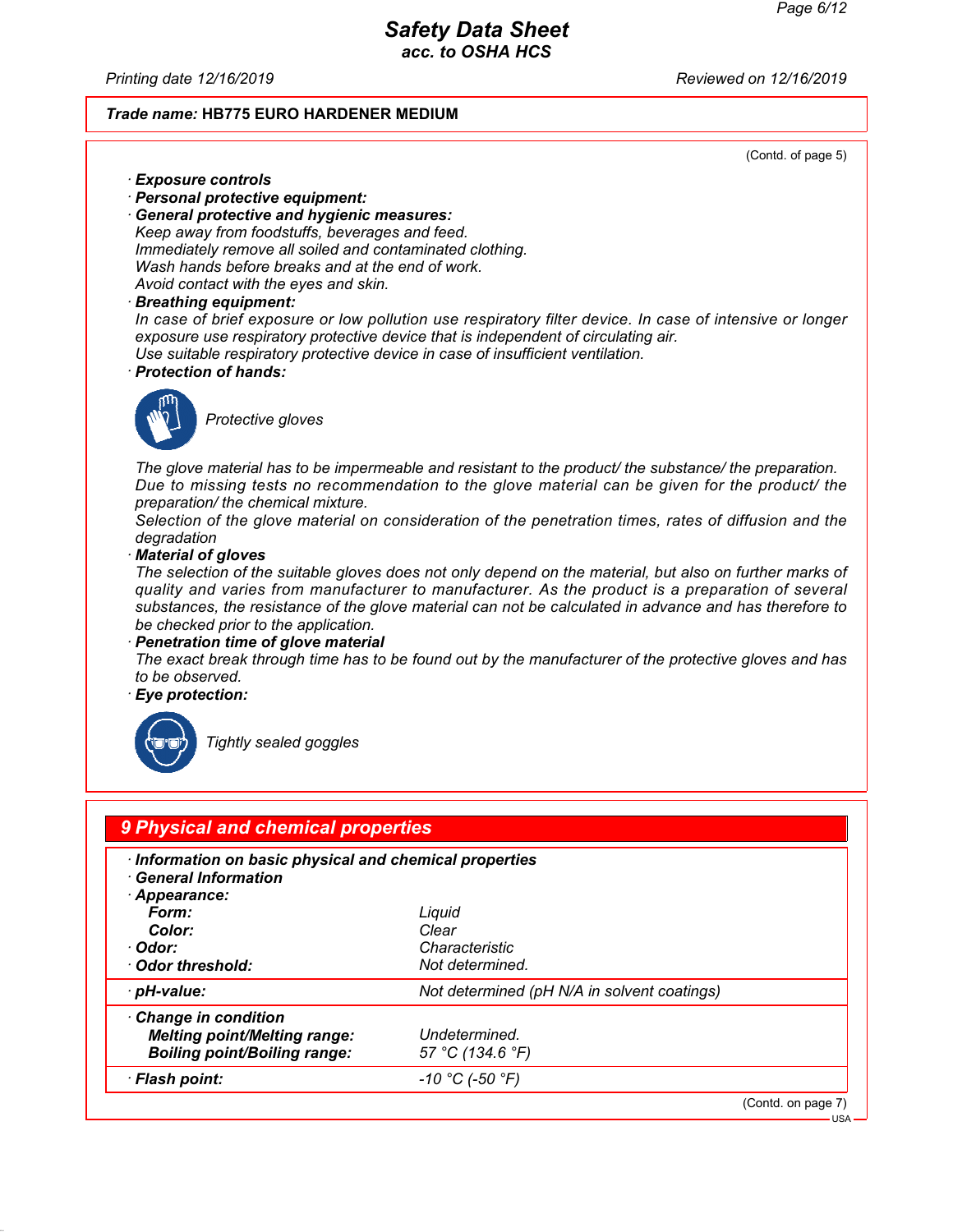*Printing date 12/16/2019 Reviewed on 12/16/2019*

#### *Trade name:* **HB775 EURO HARDENER MEDIUM**

|                                                                                                                 | (Contd. of page 6)                                                                                   |
|-----------------------------------------------------------------------------------------------------------------|------------------------------------------------------------------------------------------------------|
| · Flammability (solid, gaseous):                                                                                | Not applicable.                                                                                      |
| · Ignition temperature:                                                                                         | 430 °C (806 °F)                                                                                      |
| Decomposition temperature:                                                                                      | Not determined.                                                                                      |
| · Auto igniting:                                                                                                | Product is not selfigniting.                                                                         |
| Danger of explosion:                                                                                            | Product is not explosive. However, formation of explosive air/<br>vapor mixtures are possible.       |
| · Explosion limits:<br>Lower:                                                                                   | Not determined.                                                                                      |
| <b>Upper:</b>                                                                                                   | Not determined.                                                                                      |
| $\cdot$ Vapor pressure at 20 °C (68 °F):                                                                        | 0 hPa                                                                                                |
| Density at 20 $^{\circ}$ C (68 $^{\circ}$ F):<br>Relative density<br>· Vapor density<br><b>Evaporation rate</b> | ≥1.1779 g/cm <sup>3</sup> (≥9.8296 lbs/gal)<br>Not determined.<br>Not determined.<br>Not determined. |
| Solubility in / Miscibility with<br>Water:                                                                      | Not miscible or difficult to mix.                                                                    |
| · Partition coefficient (n-octanol/water): Not determined.                                                      |                                                                                                      |
| · Viscosity:<br><b>Dynamic:</b><br><b>Kinematic:</b>                                                            | Not determined.<br>Not determined.                                                                   |
| · Solvent content:<br><b>Organic solvents:</b><br>Water:<br><b>VOC content:</b>                                 | 12.9%<br>0.1%<br>7.21%<br>≥84.9 g/l / ≥0.71 lb/gal                                                   |
| <b>Solids content:</b><br><b>Other information</b>                                                              | 50.2%<br>No further relevant information available.                                                  |

### *10 Stability and reactivity*

*· Reactivity No further relevant information available.*

- *· Chemical stability*
- *· Thermal decomposition / conditions to be avoided: No decomposition if used according to specifications.*
- *· Possibility of hazardous reactions No dangerous reactions known.*
- *· Conditions to avoid No further relevant information available.*
- *· Incompatible materials: No further relevant information available.*
- *· Hazardous decomposition products: No dangerous decomposition products known.*

#### *11 Toxicological information*

- *· Information on toxicological effects*
- *· Acute toxicity:*
- *· Primary irritant effect:*
- *· on the skin: Irritant to skin and mucous membranes.*

(Contd. on page 8)

USA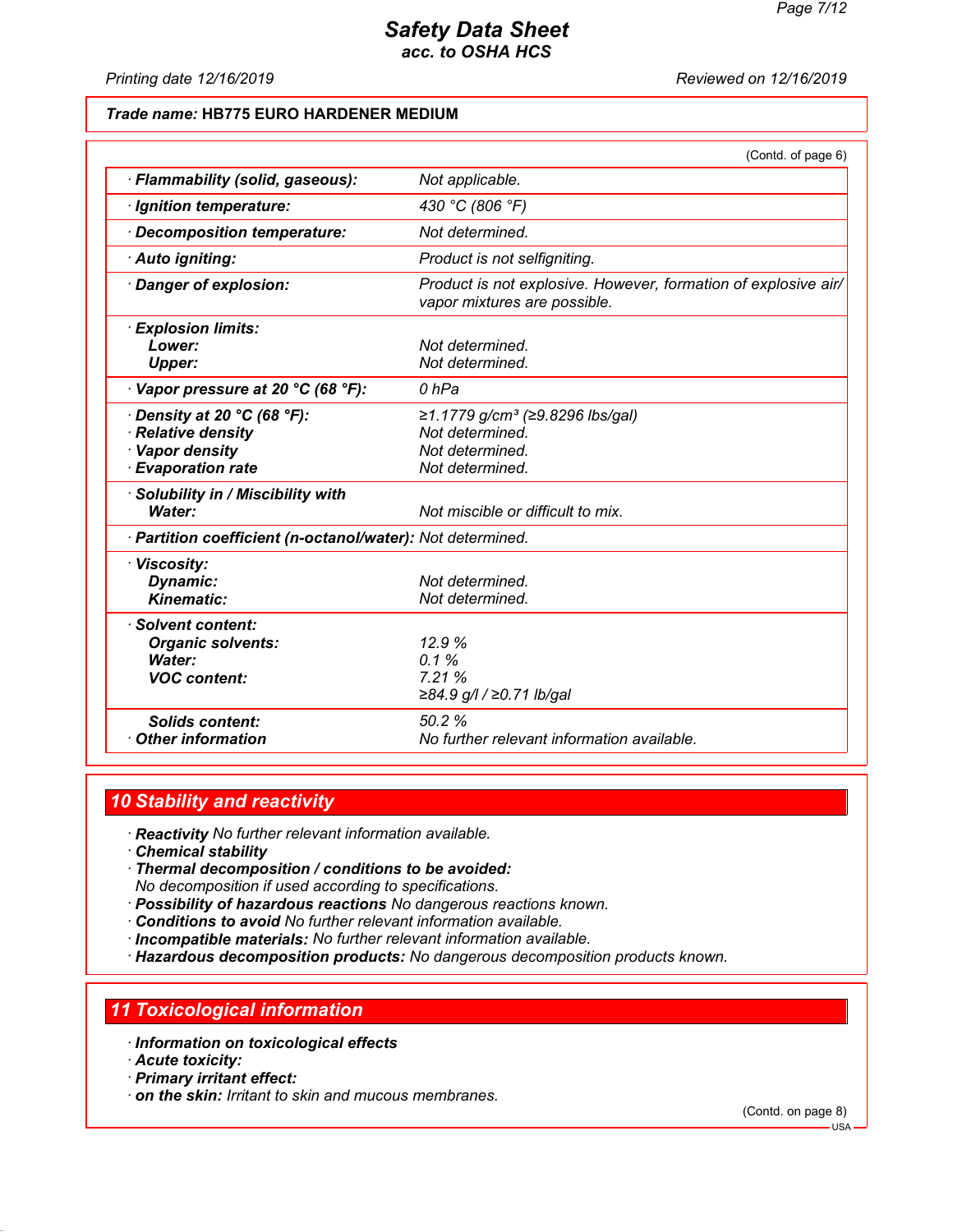*Printing date 12/16/2019 Reviewed on 12/16/2019*

#### *Trade name:* **HB775 EURO HARDENER MEDIUM**

(Contd. of page 7)

*· on the eye: Irritating effect. · Sensitization: Sensitization possible through inhalation. Sensitization possible through skin contact. · Additional toxicological information:*

*The product shows the following dangers according to internally approved calculation methods for preparations: Harmful*

*Irritant*

*· Carcinogenic categories*

*· IARC (International Agency for Research on Cancer)*

*None of the ingredients is listed.*

*· NTP (National Toxicology Program)*

*None of the ingredients is listed.*

#### *· OSHA-Ca (Occupational Safety & Health Administration)*

*None of the ingredients is listed.*

# *12 Ecological information*

- *· Toxicity*
- *· Aquatic toxicity: No further relevant information available.*
- *· Persistence and degradability No further relevant information available.*
- *· Behavior in environmental systems:*
- *· Bioaccumulative potential No further relevant information available.*
- *· Mobility in soil No further relevant information available.*
- *· Ecotoxical effects:*
- *· Remark: Harmful to fish*
- *· Additional ecological information:*
- *· General notes:*

*Water hazard class 2 (Self-assessment): hazardous for water*

*Do not allow product to reach ground water, water course or sewage system.*

*Danger to drinking water if even small quantities leak into the ground.*

- *Harmful to aquatic organisms*
- *· Results of PBT and vPvB assessment*
- *· PBT: Not applicable.*
- *· vPvB: Not applicable.*

*· Other adverse effects No further relevant information available.*

# *13 Disposal considerations*

- *· Waste treatment methods*
- *· Recommendation:*

*Must not be disposed of together with household garbage. Do not allow product to reach sewage system.*

- *· Uncleaned packagings:*
- *· Recommendation: Disposal must be made according to official regulations.*

(Contd. on page 9)

USA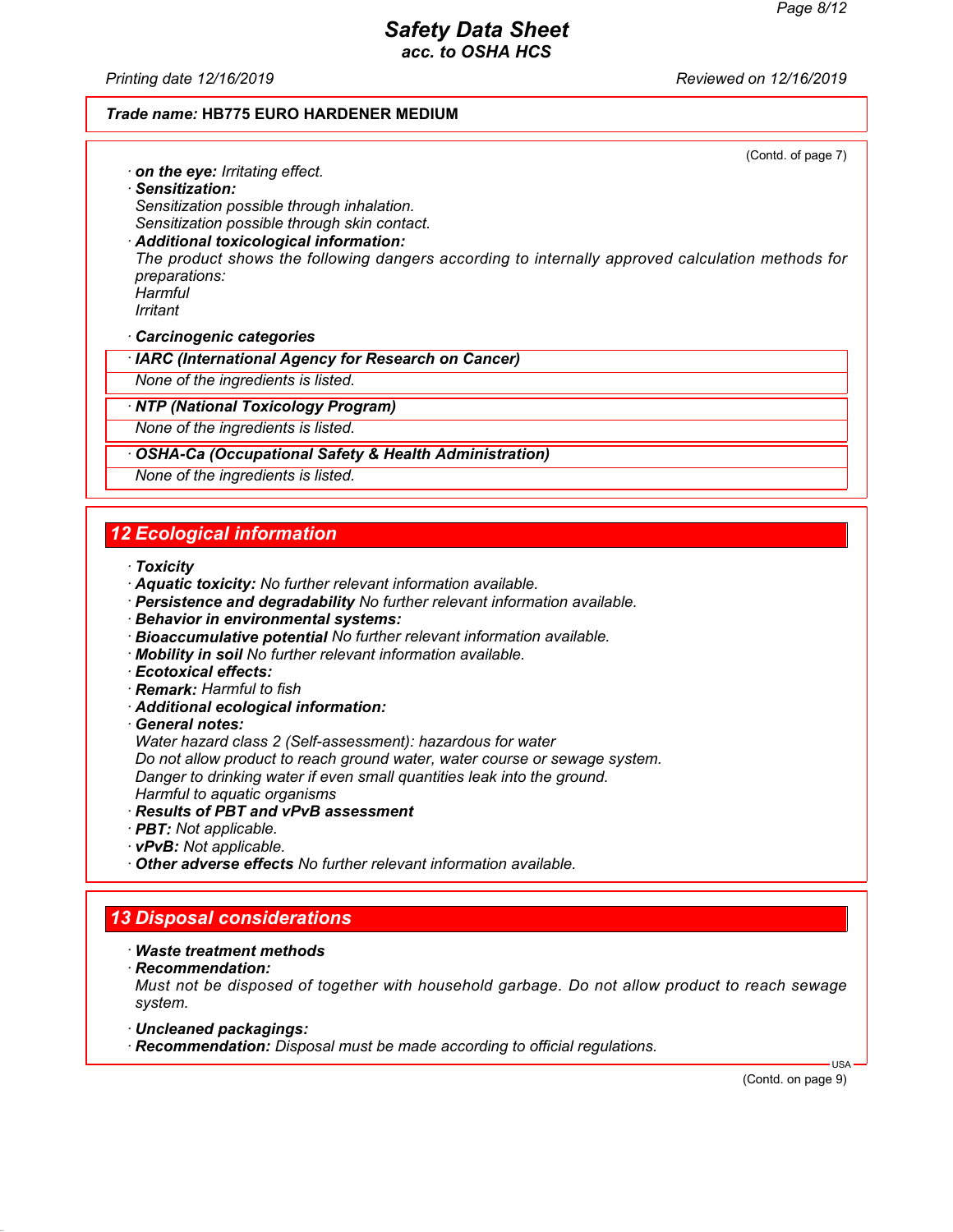*Printing date 12/16/2019 Reviewed on 12/16/2019*

### *Trade name:* **HB775 EURO HARDENER MEDIUM**

(Contd. of page 8)

| $\cdot$ UN-Number                                |                                                  |
|--------------------------------------------------|--------------------------------------------------|
| · DOT, IMDG, IATA                                | <b>UN1263</b>                                    |
| · UN proper shipping name                        |                                                  |
| $\cdot$ DOT                                      | Paint                                            |
| $·$ IMDG, IATA                                   | <b>PAINT</b>                                     |
| · Transport hazard class(es)                     |                                                  |
| $\cdot$ DOT                                      |                                                  |
|                                                  |                                                  |
|                                                  |                                                  |
| · Class                                          | 3 Flammable liquids                              |
| · Label                                          | 3                                                |
| $·$ IMDG, IATA                                   |                                                  |
|                                                  |                                                  |
| · Class                                          | 3 Flammable liquids                              |
| · Label                                          | 3                                                |
| · Packing group                                  |                                                  |
| · DOT, IMDG, IATA                                | $\mathcal{U}$                                    |
| <b>Environmental hazards:</b>                    |                                                  |
| · Marine pollutant:                              | No                                               |
| · Special precautions for user                   | Warning: Flammable liquids                       |
| · Hazard identification number (Kemler code): 33 |                                                  |
| · EMS Number:                                    | $F-E, S-E$                                       |
| · Stowage Category                               | В                                                |
| Transport in bulk according to Annex II of       |                                                  |
| <b>MARPOL73/78 and the IBC Code</b>              | Not applicable.                                  |
| · Transport/Additional information:              |                                                  |
| · DOT                                            |                                                  |
| · Quantity limitations                           | On passenger aircraft/rail: 5 L                  |
|                                                  | On cargo aircraft only: 60 L                     |
| · IMDG                                           |                                                  |
| · Limited quantities (LQ)                        | 1L                                               |
| <b>Excepted quantities (EQ)</b>                  | Code: E2                                         |
|                                                  | Maximum net quantity per inner packaging: 30 ml  |
|                                                  | Maximum net quantity per outer packaging: 500 ml |

(Contd. on page 10)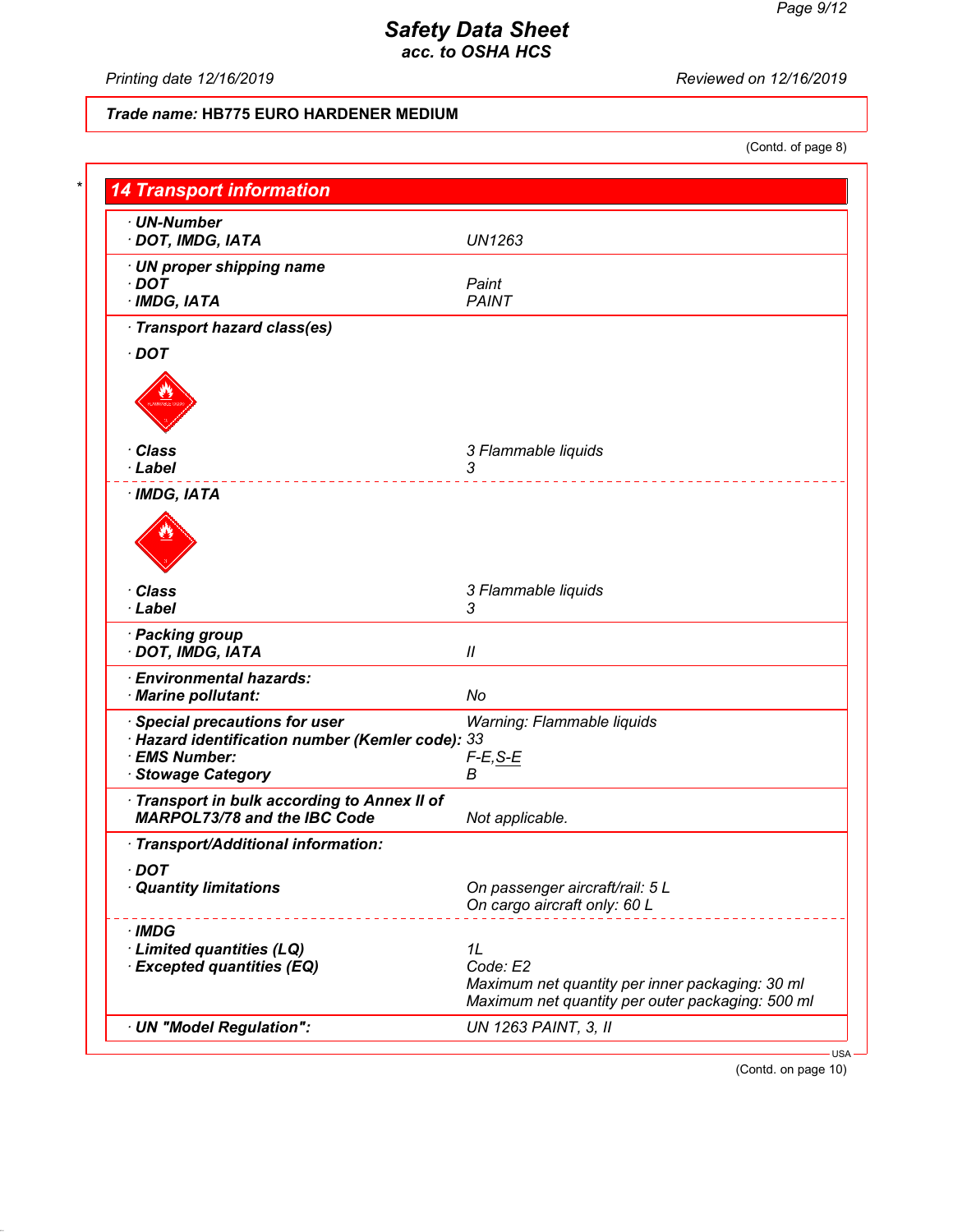*Printing date 12/16/2019 Reviewed on 12/16/2019*

#### *Trade name:* **HB775 EURO HARDENER MEDIUM**

(Contd. of page 9)

### *\* 15 Regulatory information*

*· Safety, health and environmental regulations/legislation specific for the substance or mixture · Sara*

*· Section 355 (extremely hazardous substances):*

*4098-71-9 3-isocyanatomethyl-3,5,5-trimethylcyclohexyl isocyanate*

*· Section 313 (Specific toxic chemical listings):*

*4098-71-9 3-isocyanatomethyl-3,5,5-trimethylcyclohexyl isocyanate*

#### *· TSCA (Toxic Substances Control Act):*

*All components have the value ACTIVE.*

*· Hazardous Air Pollutants*

*None of the ingredients is listed.*

*· Proposition 65*

*· Chemicals known to cause cancer:*

*98-56-6 4-chloro-alpha,alpha,alpha-trifluorotoluene*

*· Chemicals known to cause reproductive toxicity for females:*

*None of the ingredients is listed.*

*· Chemicals known to cause reproductive toxicity for males:*

*None of the ingredients is listed.*

*· Chemicals known to cause developmental toxicity:*

*None of the ingredients is listed.*

#### *· Carcinogenic categories*

*· EPA (Environmental Protection Agency)*

*None of the ingredients is listed.*

*· TLV (Threshold Limit Value established by ACGIH)*

*None of the ingredients is listed.*

#### *· NIOSH-Ca (National Institute for Occupational Safety and Health)*

*None of the ingredients is listed.*

*· GHS label elements*

*The product is classified and labeled according to the Globally Harmonized System (GHS). · Hazard pictograms*



*· Signal word Danger*

*· Hazard-determining components of labeling: poly(hexamethylene diisocyanate) 3-isocyanatomethyl-3,5,5-trimethylcyclohexyl isocyanate · Hazard statements Highly flammable liquid and vapor. Causes skin irritation. Causes serious eye irritation. May cause allergy or asthma symptoms or breathing difficulties if inhaled. May cause an allergic skin reaction.*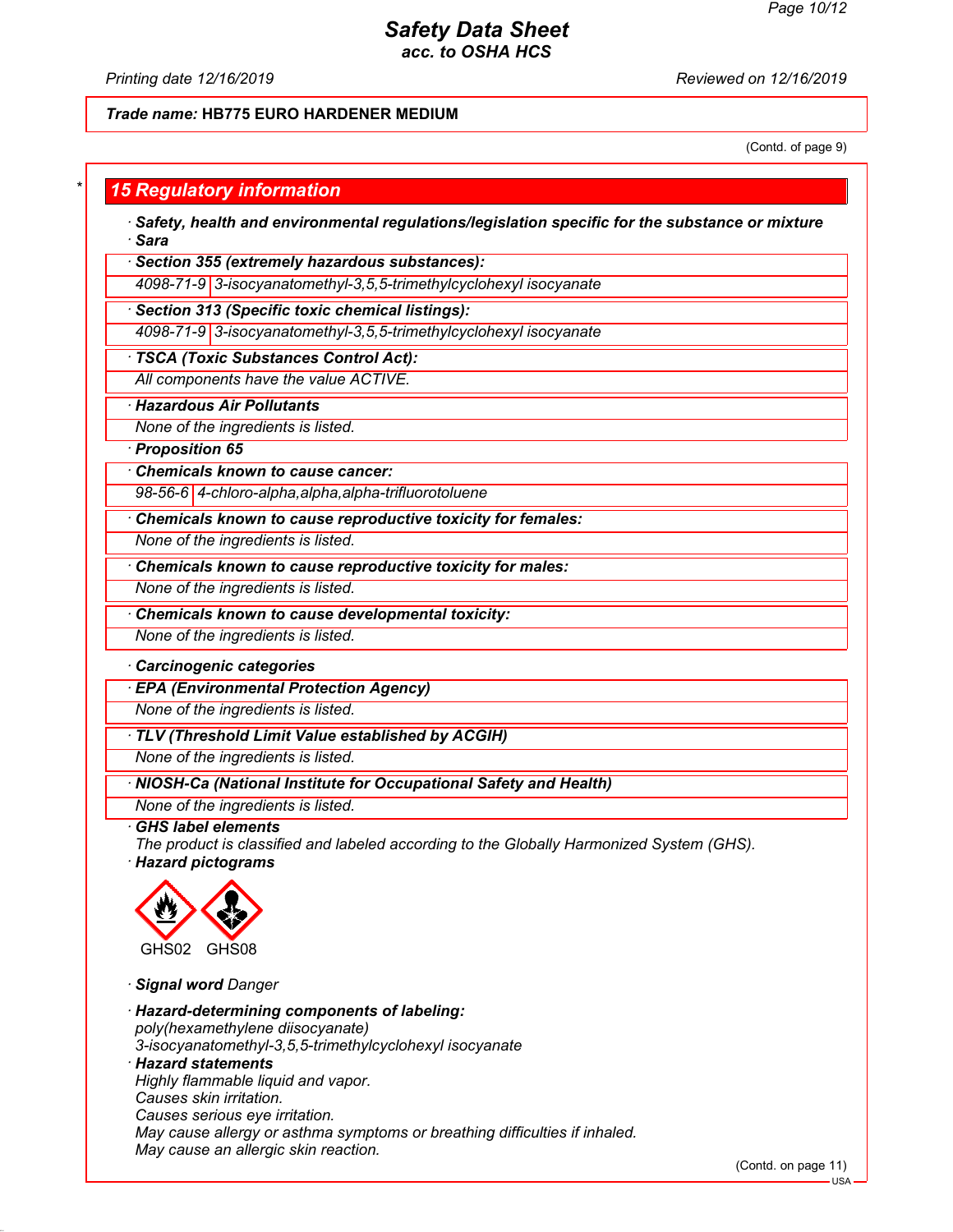*Printing date 12/16/2019 Reviewed on 12/16/2019*

#### *Trade name:* **HB775 EURO HARDENER MEDIUM**

|                                                                                                         | (Contd. of page 10) |
|---------------------------------------------------------------------------------------------------------|---------------------|
| Harmful to aquatic life with long lasting effects.                                                      |                     |
| · Precautionary statements                                                                              |                     |
| Keep away from heat/sparks/open flames/hot surfaces. - No smoking.                                      |                     |
| Keep container tightly closed.                                                                          |                     |
| Ground/bond container and receiving equipment.                                                          |                     |
| Use explosion-proof electrical/ventilating/lighting/equipment.                                          |                     |
| Use only non-sparking tools.                                                                            |                     |
| Take precautionary measures against static discharge.                                                   |                     |
| Avoid breathing dust/fume/gas/mist/vapors/spray                                                         |                     |
| Wash thoroughly after handling.                                                                         |                     |
| Contaminated work clothing must not be allowed out of the workplace.                                    |                     |
| Avoid release to the environment.                                                                       |                     |
| Wear protective gloves/protective clothing/eye protection/face protection.                              |                     |
| [In case of inadequate ventilation] wear respiratory protection.                                        |                     |
| If on skin (or hair): Take off immediately all contaminated clothing. Rinse skin with water/shower.     |                     |
| If inhaled: If breathing is difficult, remove person to fresh air and keep comfortable for breathing.   |                     |
| If in eyes: Rinse cautiously with water for several minutes. Remove contact lenses, if present and easy |                     |
| to do. Continue rinsing.                                                                                |                     |
| Take off contaminated clothing and wash it before reuse.                                                |                     |
| If skin irritation or rash occurs: Get medical advice/attention.                                        |                     |
| Specific treatment (see on this label).                                                                 |                     |
| If eye irritation persists: Get medical advice/attention.                                               |                     |
| If experiencing respiratory symptoms: Call a poison center/doctor.                                      |                     |
| Wash contaminated clothing before reuse.                                                                |                     |
| In case of fire: Use for extinction: CO2, powder or water spray.                                        |                     |
| Store in a well-ventilated place. Keep cool.                                                            |                     |
| Dispose of contents/container in accordance with local/regional/national/international regulations.     |                     |
| · Chemical safety assessment: A Chemical Safety Assessment has not been carried out.                    |                     |

#### *16 Other information*

*This information is based on our present knowledge. However, this shall not constitute a guarantee for any specific product features and shall not establish a legally valid contractual relationship.*

*· Department issuing SDS: Environment protection department.*

(Contd. on page 12)

*<sup>·</sup> Contact: Product Safety Dept.*

*<sup>·</sup> Date of preparation / last revision 12/16/2019 / 8 · Abbreviations and acronyms: IMDG: International Maritime Code for Dangerous Goods DOT: US Department of Transportation IATA: International Air Transport Association ACGIH: American Conference of Governmental Industrial Hygienists EINECS: European Inventory of Existing Commercial Chemical Substances ELINCS: European List of Notified Chemical Substances CAS: Chemical Abstracts Service (division of the American Chemical Society) NFPA: National Fire Protection Association (USA) HMIS: Hazardous Materials Identification System (USA) VOC: Volatile Organic Compounds (USA, EU) PBT: Persistent, Bioaccumulative and Toxic vPvB: very Persistent and very Bioaccumulative NIOSH: National Institute for Occupational Safety OSHA: Occupational Safety & Health TLV: Threshold Limit Value PEL: Permissible Exposure Limit REL: Recommended Exposure Limit Flam. Liq. 2: Flammable liquids – Category 2 Skin Irrit. 2: Skin corrosion/irritation – Category 2 Eye Irrit. 2A: Serious eye damage/eye irritation – Category 2A Resp. Sens. 1: Respiratory sensitisation – Category 1*

USA